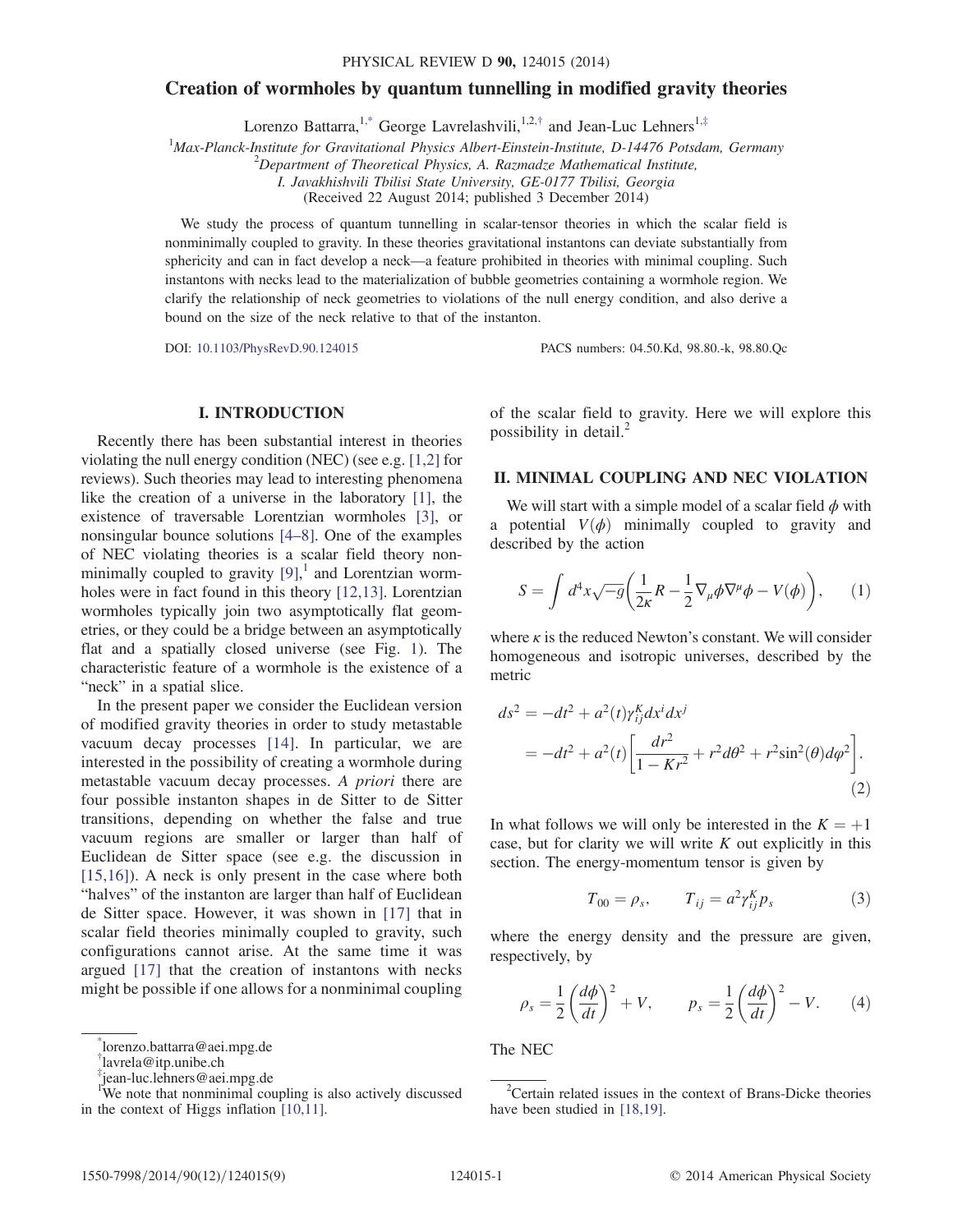<span id="page-1-0"></span>

FIG. 1 (color online). Schematic view of a semiclosed world. An asymptotically flat region (in blue) is connected to a spatially closed one (in red) via a wormhole, exhibiting the characteristic "neck" feature (in green) in the geometry.

$$
T_{\mu\nu}n^{\mu}n^{\nu} > 0, \tag{5}
$$

<span id="page-1-1"></span>with  $n_{\mu}$  being a null vector,  $n_{\mu}n^{\mu} = 0$ , and then it reduces to the requirement

$$
\rho_s + p_s > 0. \tag{6}
$$

The equations of motion (Friedmann equations) can be written in the form

$$
H^2 = \frac{\kappa}{3}\rho_s - \frac{K}{a^2},\tag{7}
$$

$$
\frac{dH}{dt} = -\frac{\kappa}{2}(\rho_s + p_s) + \frac{K}{a^2},\tag{8}
$$

where  $H = \frac{da}{dt}\/a$ . Tunnelling can be described by performing an analytic continuation to Euclidean time, with  $\hat{t} = -i\overline{\lambda}$ . Then the metric and scalar field are of the form

$$
d\bar{s}_E^2 = d\bar{\lambda}^2 + \bar{\rho}^2 d\Omega_3^2, \qquad \bar{\phi} = \bar{\phi}(\bar{\lambda}), \tag{9}
$$

<span id="page-1-3"></span>where  $\bar{\rho}(\bar{\lambda}) \equiv a(it)$ . Note that the Euclidean version of the NEC condition, Eq. [\(6\),](#page-1-1) reverses sign:

$$
\rho_s^E + p_s^E < 0,\tag{10}
$$

where the Euclidean energy density and pressure are obtained by analytic continuation of Eq. [\(4\),](#page-0-4)

$$
\rho_s^E = -\frac{1}{2} \left( \frac{d\phi}{d\bar{\lambda}} \right)^2 + V, \qquad p_s^E = -\frac{1}{2} \left( \frac{d\phi}{d\bar{\lambda}} \right)^2 - V. \tag{11}
$$

The Euclidean versions of the Friedmann equations read

$$
H_E^2 = -\frac{\kappa}{3}\rho_s^E + \frac{K}{a^2},\tag{12}
$$

$$
\frac{dH_E}{d\bar{\lambda}} = \frac{\kappa}{2} (\rho_s^E + p_s^E) - \frac{K}{a^2},\tag{13}
$$

<span id="page-1-2"></span>where  $H_E = \left(\frac{d\bar{\rho}}{d\bar{\lambda}}\right)/\bar{\rho}$ . At the putative neck of an instanton, i.e. at a local minimum of  $\bar{\rho}(\bar{\lambda})$ , we have  $H_E = 0$ and would need  $\frac{dH_E}{d\lambda} > 0$ , which, in view of Eq. [\(13\)](#page-1-2), is impossible if the "NEC" condition, Eq. [\(10\),](#page-1-3) is fulfilled. Thus we can see that  $[O(4)$  symmetric instantons in theories whose Lorentzian counterpart satisfies the NEC cannot have a neck.

# III. MODIFIED GRAVITY: EINSTEIN AND JORDAN FRAMES

<span id="page-1-4"></span>The arguments of the previous section motivate us to study theories in which the scalar field is nonminimally coupled to gravity. In particular, we are interested in the theory defined by the Euclidean action

$$
S_E = \int d^4x \sqrt{g} \left( -\frac{1}{2\kappa} f(\phi) R + \frac{1}{2} \nabla_\mu \phi \nabla^\mu \phi + V(\phi) \right) + S_m(\psi_m, g_{\mu\nu}), \tag{14}
$$

<span id="page-1-7"></span><span id="page-1-6"></span>where the matter action  $S_m$  depends on matter fields  $\psi_m$ , which we assume to couple to the physical metric  $g_{\mu\nu}$  [\[20\]](#page-8-1). With the conformal transformation and field redefinition

$$
g_{\mu\nu} \equiv f^{-1}\bar{g}_{\mu\nu},\qquad(15)
$$

$$
\frac{d\bar{\phi}}{d\phi} \equiv \frac{\sqrt{f + \frac{3}{2\kappa}f_{,\phi}^2}}{f},\tag{16}
$$

<span id="page-1-5"></span>we obtain the action in the Einstein frame,

$$
S_E = \int d^4x \sqrt{\bar{g}} \left( -\frac{1}{2\kappa} \bar{R} + \frac{1}{2} \bar{\nabla}_{\mu} \bar{\phi} \bar{\nabla}^{\mu} \bar{\phi} + \bar{V} \right) + S_m(\psi_m, f^{-1} \bar{g}_{\mu\nu}),
$$
 (17)

where  $\bar{V} = V(\phi(\bar{\phi})) / f^2$ . At the level of classical solutions, this means that if

$$
ds^2 = d\lambda^2 + \rho^2(\lambda)d\Omega_3^2, \qquad \phi = \phi(\lambda) \tag{18}
$$

is a solution in the Jordan frame [\(14\)](#page-1-4), then

$$
ds^2 = d\bar{\lambda}^2 + f(\phi(\bar{\lambda}))\rho^2(\bar{\lambda})d\Omega_3^2, \qquad \bar{\phi} = \bar{\phi}(\phi(\bar{\lambda})) \quad (19)
$$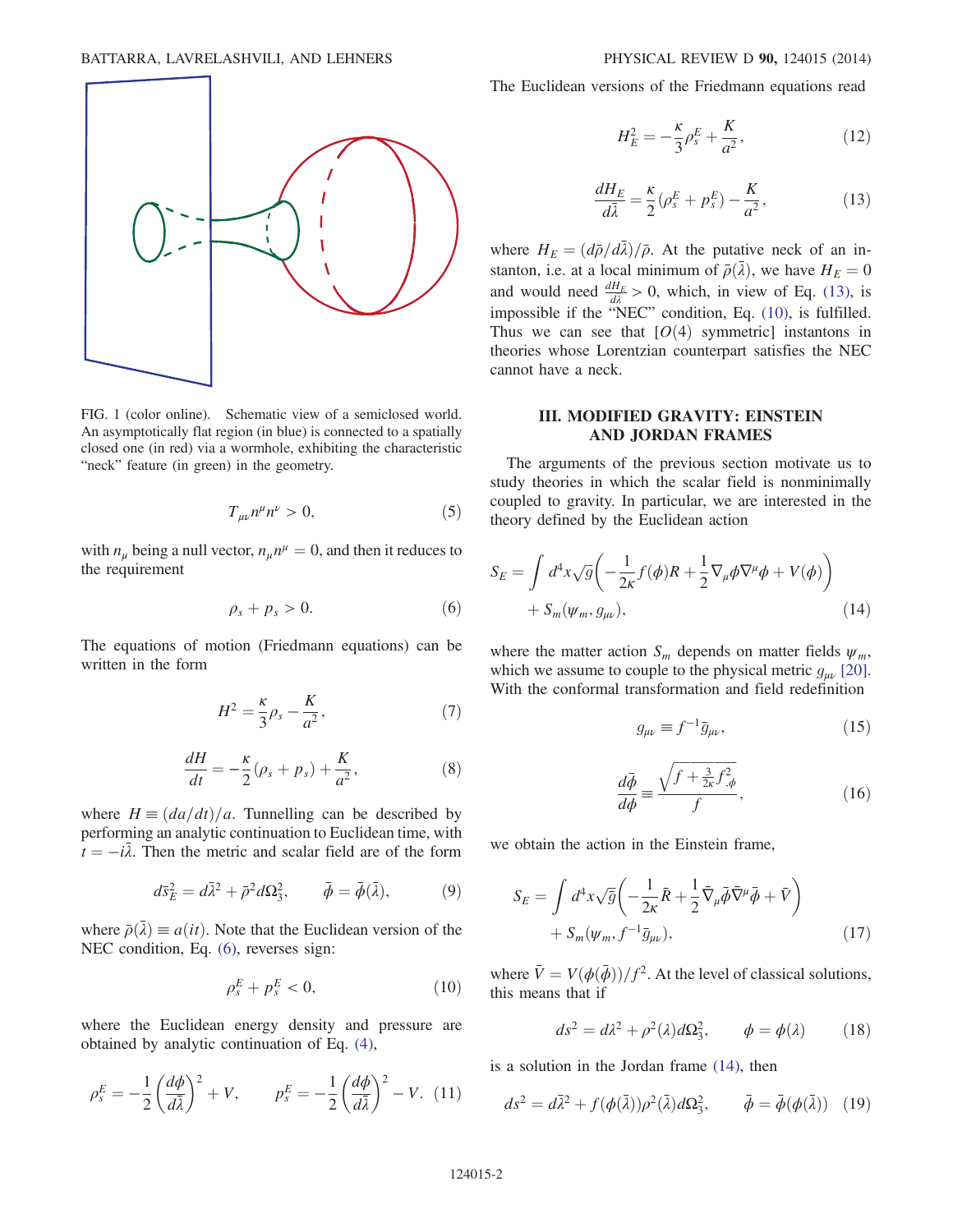is a solution in the Einstein frame [\(17\)](#page-1-5) provided that  $\bar{\phi}(\phi)$  is specified (up to an irrelevant integration constant) by  $(16)$ and

$$
\frac{d\bar{\lambda}}{d\lambda} = f^{1/2}.\tag{20}
$$

<span id="page-2-7"></span>In particular, this means that the two "scale factors" are related by

$$
\rho = \frac{\bar{\rho}}{f^{1/2}}.\tag{21}
$$

This implies that, if  $\bar{\rho}$  is a "normal" instanton with only one extremum (local maximum) and the function  $f$  has a sufficiently sharp local maximum, the profile of the instanton in the Jordan frame can develop a neck.

# IV. NONMINIMAL COUPLING: MODEL AND FIELD EQUATIONS

For specificity we choose

$$
f(\phi) = 1 - \kappa \xi \phi^2; \tag{22}
$$

i.e. we consider the Euclidean theory with action

$$
S_E = \int d^4x \sqrt{g} \left( -\frac{1}{2\kappa} R + \frac{1}{2} \nabla_\mu \phi \nabla^\mu \phi + V(\phi) + \frac{\xi}{2} \phi^2 R \right),\tag{23}
$$

where  $\xi$  is a dimensionless parameter. Varying this action with respect to  $\phi$  and the metric leads to the scalar field equation

$$
\nabla_{\mu}\nabla^{\mu}\phi - \xi R\phi = \frac{dV}{d\phi},\qquad(24)
$$

<span id="page-2-0"></span>and the gravity equations

$$
R_{\mu\nu} - \frac{1}{2} g_{\mu\nu} R = \tilde{\kappa} T_{\mu\nu} - \tilde{\kappa}\xi (\nabla_{\mu} \nabla_{\nu} - g_{\mu\nu} \nabla_{\lambda} \nabla^{\lambda}) \phi^2, \quad (25)
$$

where

$$
\tilde{\kappa} \equiv \frac{\kappa}{1 - \kappa \xi \phi^2} \tag{26}
$$

is the effective gravitational constant and the minimally coupled energy-momentum tensor is given by

$$
T_{\mu\nu} = \nabla_{\mu}\phi\nabla_{\nu}\phi - \frac{1}{2}g_{\mu\nu}\nabla_{\lambda}\phi\nabla^{\lambda}\phi - g_{\mu\nu}V(\phi). \tag{27}
$$

<span id="page-2-1"></span>To proceed, we contract Eq. [\(25\)](#page-2-0) with  $g^{\mu\nu}$  to obtain the relation

$$
R = \frac{\kappa}{1 - \kappa \xi (1 - 6\xi)\phi^2} \left( 4V - 6\xi\phi \frac{dV}{d\phi} + (1 - 6\xi)\nabla_\lambda\phi\nabla^\lambda\phi \right),\tag{28}
$$

which is the generalization of a relation found earlier [\[17\]](#page-7-7) for the  $\xi = 1/6$  case. Assuming  $O(4)$  symmetry,

$$
ds^2 = N^2(\lambda)d\lambda^2 + \rho(\lambda)^2d\Omega_3^2, \qquad \phi = \phi(\lambda), \qquad (29)
$$

the reduced Euclidean action takes the form

$$
S_E = 2\pi^2 \int d\lambda \left(\frac{\rho^3}{2N}\dot{\phi}^2 + \rho^3 NV - \frac{\rho^3 N}{2\tilde{\kappa}}R\right),\qquad(30)
$$

where  $= d/d\lambda$  and

$$
R = \frac{6}{\rho^2} - \frac{6\dot{\rho}^2}{\rho^2 N^2} - \frac{6\ddot{\rho}}{\rho N^2} + \frac{6\dot{\rho}\,\dot{N}}{\rho N^3}.
$$
 (31)

<span id="page-2-6"></span><span id="page-2-2"></span>In proper time gauge,  $N \equiv 1$ , the equations of motion are

$$
\ddot{\phi} + 3\frac{\dot{\rho}}{\rho}\dot{\phi} - \xi R \phi = \frac{dV}{d\phi},\tag{32}
$$

$$
\dot{\rho}^2 = 1 + \frac{\tilde{\kappa}\rho^2}{3} \left( \frac{1}{2} \dot{\phi}^2 - V + 6\xi \frac{\dot{\rho}}{\rho} \phi \dot{\phi} \right),\tag{33}
$$

<span id="page-2-4"></span>
$$
\ddot{\rho} = -\frac{\tilde{\kappa}\rho}{3} \left( \dot{\phi}^2 + V - 3\xi \left( \dot{\phi}^2 + \frac{\dot{\rho}}{\rho} \phi \dot{\phi} + \phi \ddot{\phi} \right) \right). \tag{34}
$$

<span id="page-2-3"></span>With the help of Eq. [\(28\)](#page-2-1) the scalar field equation [\(32\)](#page-2-2) takes the form

$$
\ddot{\phi} + 3\frac{\dot{\rho}}{\rho}\dot{\phi} - \frac{\kappa\xi\phi}{1 - \kappa\xi(1 - 6\xi)\phi^2}
$$

$$
\times \left[4V - 6\xi\phi\frac{dV}{d\phi} + (1 - 6\xi)\dot{\phi}^2\right] = \frac{dV}{d\phi}.
$$
 (35)

<span id="page-2-5"></span>Finally, using Eq. [\(35\)](#page-2-3) the last equation, Eq. [\(34\),](#page-2-4) can be rewritten in a form that is convenient for numerical integration:

$$
\ddot{\rho} = -\frac{\tilde{\kappa}\rho}{3} \left( \left( 1 - \frac{3\xi}{1 - \kappa\xi(1 - 6\xi)\phi^2} \right) \dot{\phi}^2 + \frac{1 - \kappa\xi(1 + 6\xi)\phi^2}{1 - \kappa\xi(1 - 6\xi)\phi^2} V + 6\xi\frac{\dot{\rho}}{\rho}\dot{\phi} - \frac{3\xi(1 - \kappa\xi\phi^2)}{1 - \kappa\xi(1 - 6\xi)\phi^2}\phi\frac{dV}{d\phi} \right).
$$
\n(36)

Equations [\(35\)](#page-2-3), [\(36\)](#page-2-5) simplify for the particular value  $\xi = 1/6$ , which reflects the value for a conformally invariant coupling of a massless scalar field [\[21\]](#page-8-2). We note that the equation of motion, Eq. [\(33\)](#page-2-6), differs from the corresponding equation presented in recent research on a similar topic in [\[22,23\]](#page-8-3)—though see also [\[24\],](#page-8-4) where the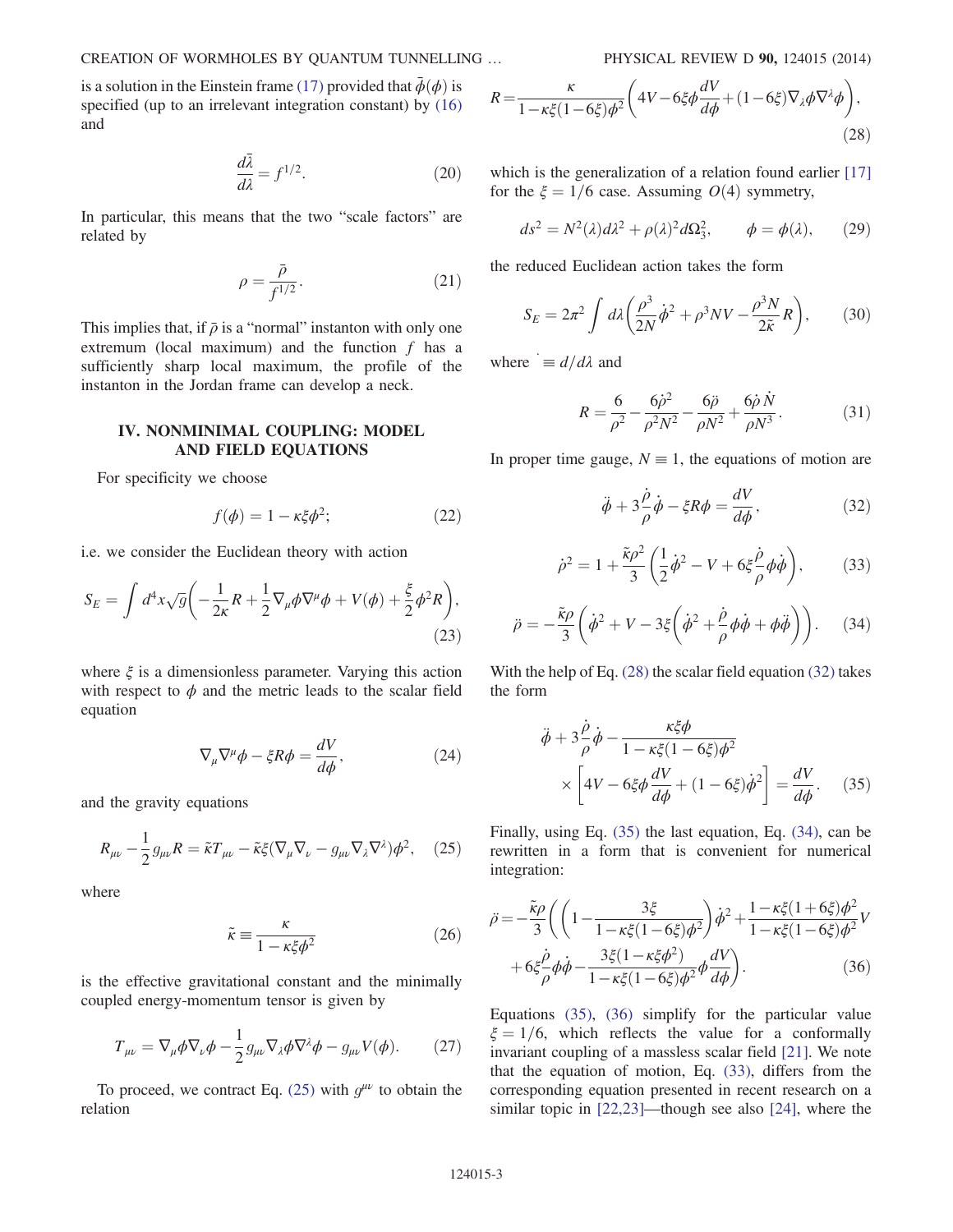### BATTARRA, LAVRELASHVILI, AND LEHNERS PHYSICAL REVIEW D 90, 124015 (2014)

equation was corrected and where the nucleation of true vacuum bubbles in a false vacuum background in the presence of nonminimal coupling was discussed.

Note that the right-hand side of Eq. [\(25\)](#page-2-0) allows us to find the Euclidean energy density and pressure for a nonminimally coupled scalar field as

$$
\rho_{\xi}^{E} = \tilde{\kappa} \left( -\frac{1}{2} \left( \frac{d\phi}{d\lambda} \right)^{2} + V - 3\xi H_{E} \frac{d(\phi^{2})}{d\lambda} \right), \quad (37)
$$

$$
p_{\xi}^{E} = \tilde{\kappa} \left( -\frac{1}{2} \left( \frac{d\phi}{d\lambda} \right)^{2} - V + \xi \frac{d^{2}(\phi^{2})}{d\lambda^{2}} + 2\xi H_{E} \frac{d(\phi^{2})}{d\lambda} \right).
$$
(38)

Thus we see that now the Euclidean NEC

$$
\rho_{\xi}^{E} + p_{\xi}^{E} < 0 \leftrightarrow -\left(\frac{d\phi}{d\lambda}\right)^{2} + \xi \frac{d^{2}(\phi^{2})}{d\lambda^{2}} - \xi H_{E} \frac{d(\phi^{2})}{d\lambda} < 0 \tag{39}
$$

has the possibility of being violated if  $\xi \neq 0$ . Such violations due to nonminimal coupling were previously discussed e.g. in [\[9,13,25\]](#page-7-3).

We now assume that the potential  $V(\phi)$  is positive and has two nondegenerate local minima at  $\phi = \phi_{\text{tv}}$  and  $\phi = \phi_{fv}$ , with  $V(\phi_{fv}) > V(\phi_{tv})$ , as well as a local maximum for some  $\phi = \phi_{top}$ , with  $\phi_{fv} < \phi_{top} < \phi_{tv}$ . The Euclidean solution describing vacuum decay satisfies the boundary conditions

$$
\phi(0) = \phi_0,
$$
  $\dot{\phi}(0) = 0,$   $\rho(0) = 0,$   $\dot{\rho}(0) = 1$  (40)

<span id="page-3-0"></span>at  $\lambda = 0$  and

$$
\begin{aligned}\n\phi(\lambda_{\text{max}}) &= \phi_m, & \dot{\phi}(\lambda_{\text{max}}) &= 0, \\
\rho(\lambda_{\text{max}}) &= 0, & \dot{\rho}(\lambda_{\text{max}}) &= 1\n\end{aligned} \tag{41}
$$

<span id="page-3-1"></span>at some  $\lambda = \lambda_{\text{max}}$ . This assumes the following Taylor series at  $\lambda \rightarrow 0$ .

$$
\phi(\lambda) = \phi_0 + \frac{(1 - \kappa \xi \phi_0^2) \frac{\partial V}{\partial \phi}|_{\phi = \phi_0} + 4\kappa \xi \phi_0 V(\phi_0)}{8(1 - \kappa \xi \phi_0^2 (1 - 6\xi))} \lambda^2 + O(\lambda^4),
$$
\n(42)

<span id="page-3-2"></span>
$$
\rho(\lambda) = \lambda - \frac{\kappa V(\phi_0) - \frac{3}{2}\kappa \xi \phi_0 \frac{\partial V}{\partial \phi}|_{\phi = \phi_0}}{18(1 - \kappa \xi \phi_0^2 (1 - 6\xi))} \lambda^3 + O(\lambda^5), \quad (43)
$$

and similar power-law behavior as  $x \to 0$ , where  $x = \lambda_{\text{max}} - \lambda$ .

### V. NUMERICAL EXAMPLES

<span id="page-3-3"></span>For our numerical examples, we will consider the potential

$$
V(\phi) = \Lambda + \frac{1}{2}\mu\phi^2 + \frac{1}{3}\beta_3\phi^3 + \frac{1}{4}\beta_4\phi^4 + Ae^{-\alpha\phi^2},
$$
 (44)

whose shape is shown in Fig. [2](#page-3-0) on the left. The right panel of the same figure shows the corresponding potential in the Einstein frame. We have chosen the following values for the constants appearing in  $S_E$ ,

$$
\kappa = 0.1,
$$
\n $\xi = 3,$ \n $\Lambda = 0.1,$ \n $\mu = 1.0,$ \n  
\n $\beta_3 = -0.25,$ \n $\beta_4 = 0.1,$ \n $\Lambda = 3.0,$ \n $\alpha = 2.0.$ \n  
\n(45)



FIG. 2 (color online). The scalar field potential  $V(\phi)$  in the Jordan frame (left panel) and the corresponding potential  $\bar{V}(\phi)$  in the Einstein frame (right panel).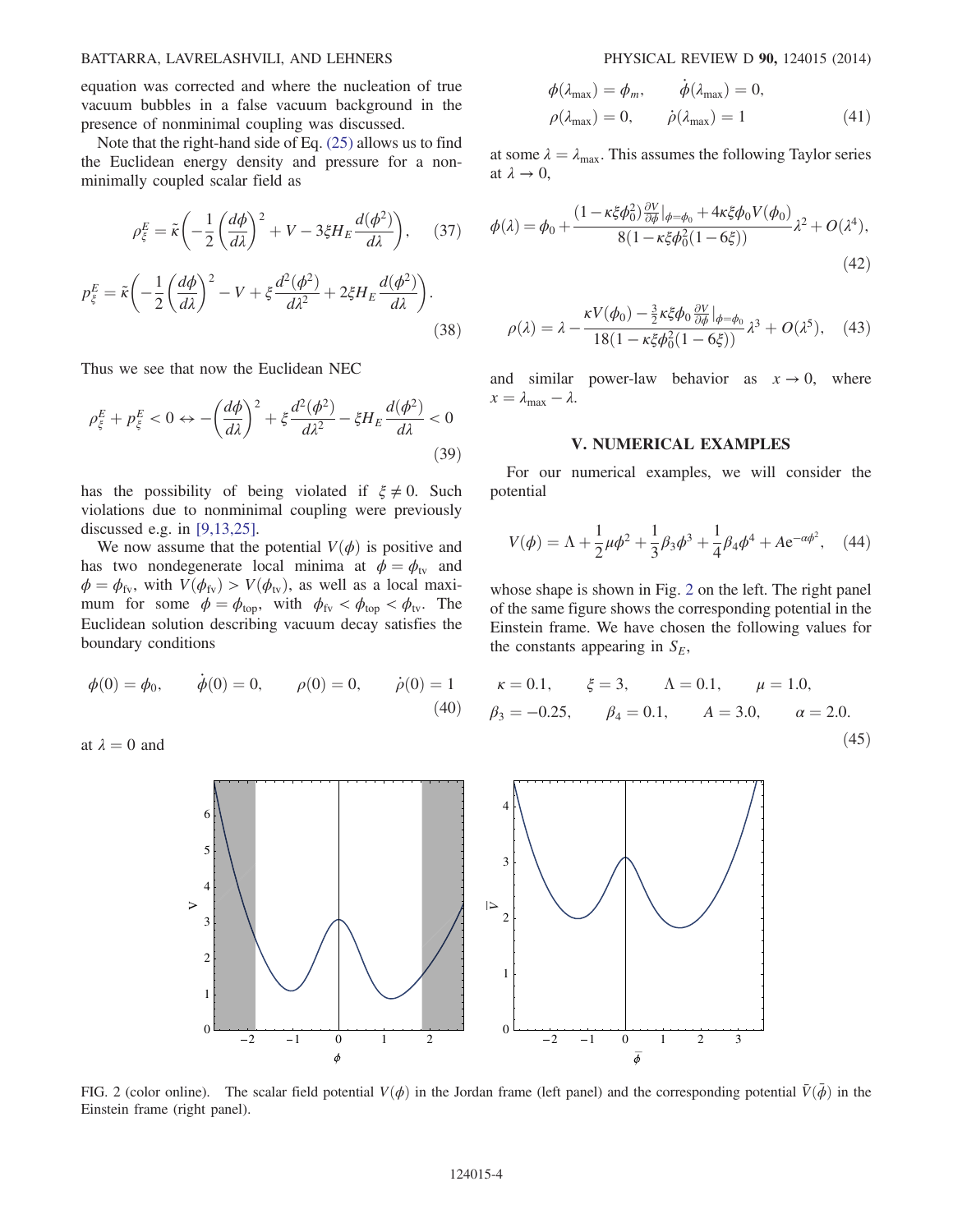<span id="page-4-0"></span>

<span id="page-4-1"></span>FIG. 3 (color online). The field profiles (scale factor on the left, scalar field on the right) for our example of an instanton with a neck.



FIG. 4 (color online). The field profiles (scale factor on the left, scalar field on the right) for our oscillating instanton example. The scalar field profile now leads to a hump in the scale factor, rather than a neck.

When  $|\phi|$  is too large, the effective gravitational constant  $\tilde{\kappa}$ becomes negative, and a region of "antigravity" is reached. These regions are shaded in the plot of  $V(\phi)$ —in our discussion, we will solely be concerned with the regions of ordinary-sign gravity.

We have integrated Eqs. [\(35\)](#page-2-3) and [\(36\)](#page-2-5) numerically with the boundary conditions Eqs. [\(42\)](#page-3-1) and [\(43\)](#page-3-2) and indeed found that instantons in this theory can have a neck.<sup>3</sup> An example of an instanton with a neck is shown in Fig. [3.](#page-4-0) The scalar field has a characteristic kink profile, while the scale factor  $\rho$  develops a neck in the small  $\phi$  region, where the suppression due to the factor  $f^{-1/2}$  in Eq. [\(21\)](#page-2-7) is the largest. Note that in this potential one can also find oscillating instantons [28–[32\],](#page-8-5) in which the scalar field oscillates several times back and forth between the two sides of the potential barrier. An example of a twice oscillating instanton is shown in Fig. [4](#page-4-1). In this case the scalar field profile has two nodes and the scale factor acquires a "hump" instead of a neck. We should remark that, as already anticipated in [\[17\]](#page-7-7), in order for these special features to arise, the potential must contain a rather sharp barrier between the two local minima—it is for this reason that we included a Gaussian term in our definition of the potential in Eq. [\(44\).](#page-3-3)

We also checked that the neck and hump features disappear in the Einstein frame. Figure [5](#page-5-0) shows what the instanton corresponding to the one shown in Fig. [3](#page-4-0) looks like in the Einstein frame, while Fig. [6](#page-5-1) is the Einstein frame counterpart of the oscillating instanton shown in Fig. [4.](#page-4-1) In these figures the dots represent the data obtained via the conformal transformation, while the solid line represents the data obtained by solving the field equations directly in the Einstein frame—the two agree precisely.

<sup>&</sup>lt;sup>3</sup>Earlier studies of the creation of wormholes during tunnelling transitions include [\[26,27\]](#page-8-6).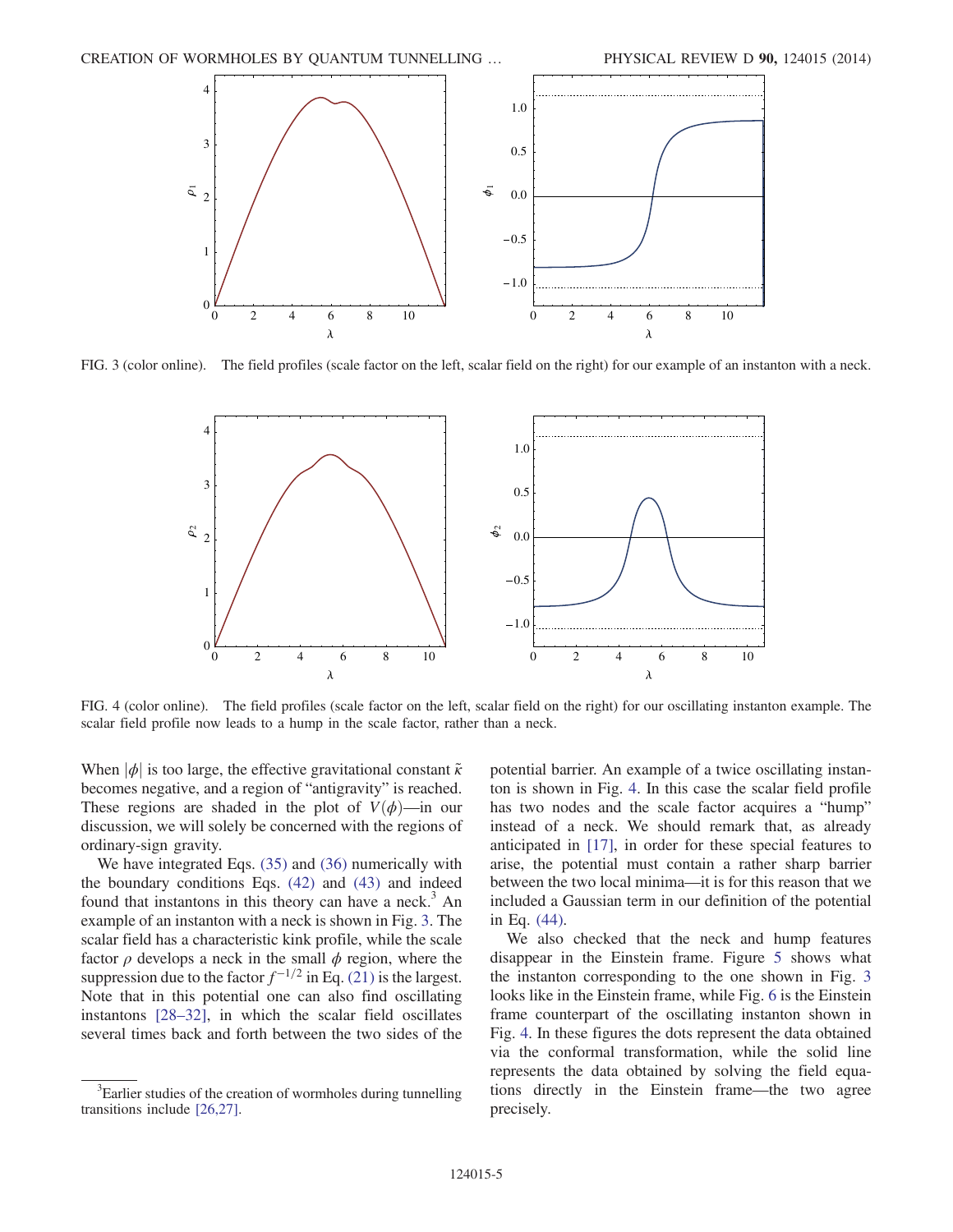<span id="page-5-0"></span>

FIG. 5 (color online). In the Einstein frame, the neck of Fig. [3](#page-4-0) has disappeared.

<span id="page-5-1"></span>

FIG. 6 (color online). In the Einstein frame, the hump of the oscillating instanton in Fig. [4](#page-4-1) has also disappeared.

#### VI. BUBBLE MATERIALIZATION

In order to obtain the bubble shape at the moment of materialization, we have to analytically continue the Euclidean metric

$$
ds^2 = d\lambda^2 + \rho^2(\lambda)[d\psi^2 + \sin^2(\psi)(d\theta^2 + \sin^2\theta d\varphi^2)]
$$
\n(46)

into Lorentzian signature. This procedure is not single valued. Using analytic continuation

$$
\psi = \frac{\pi}{2} + it, \qquad \lambda = r,\tag{47}
$$

we obtain the bubble geometry

$$
ds^{2} = -\rho^{2}(r)dt^{2} + dr^{2} + \tilde{\rho}^{2}(t, r)d\Omega_{2}^{2},
$$
 (48)

where

$$
\tilde{\rho}(t,r) \equiv \cosh(t)\rho(r). \tag{49}
$$

We see that the function  $\rho$  indeed determines the spatial geometry of the bubble at the moment of materialization,  $t = 0$ , and thus the neck region becomes a wormhole.

In the late 1980s there was considerable interest in wormhole physics motivated by the hope that Planck scale quantum fluctuations of the topology of the space-time metric could lead to observable effects in the low-energy world [\[33,34\]](#page-8-7). Wormhole solutions were found in various theories such as gravity coupled to the stringy axion [\[35\]](#page-8-8), to the Yang-Mills field [\[36\]](#page-8-9), and to a complex scalar field [\[37\]](#page-8-10). These wormholes all describe the branching of a small baby universe from the parent universe, in contrast to the solution found in the present paper which describes the materialization of two portions of de Sitter-like universes (corresponding to the false and true vacua) joined by a wormhole.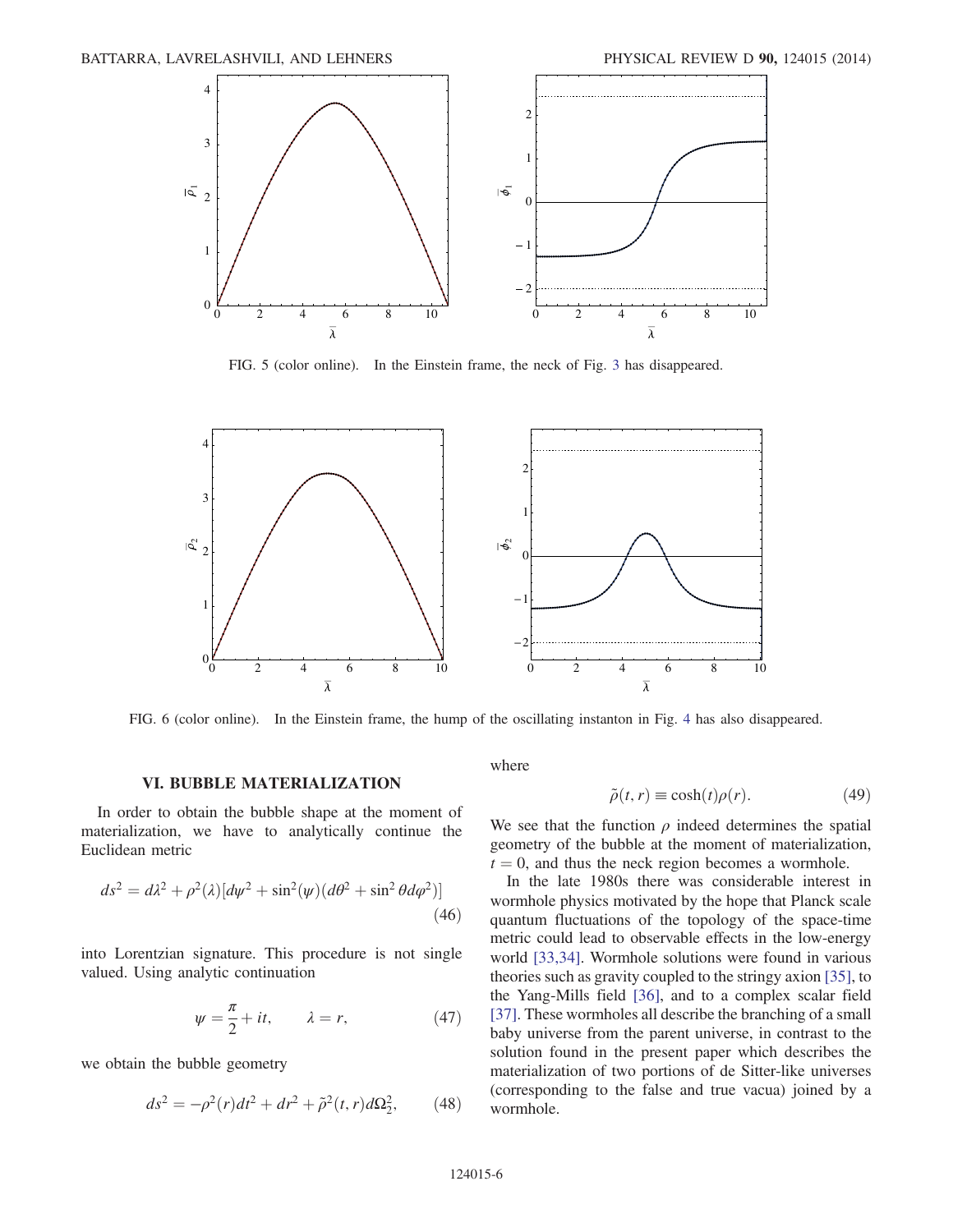<span id="page-6-3"></span>

FIG. 7 (color online). Graphical representations of the instanton (left panel) and oscillating instanton (right panel) solutions described in the text, exhibiting the characteristic neck and hump features that can arise in the Jordan frame.

### VII. DESIGNING WORMHOLE NECKS

Now that we have established both analytically and numerically that instantons with necks can occur in nonminimally coupled scalar-tensor theories, we may ask how much freedom there is in the shape of the neck. Our numerical example of the preceding section had a rather broad neck, and one may wonder if it can be substantially narrower so that one might obtain two spacetime regions separated by a thin wormhole after materialization. However, as we will now show, necks necessarily tend to be fairly broad.

<span id="page-6-1"></span>Imagine we start from a potential  $\bar{V}$  in the Einstein frame, and we obtain an instanton profile  $\bar{\rho}$  with a typical de Sitter form, i.e. a deformed four-sphere. By specifying  $f(\bar{\phi})$ , naively we can obtain an arbitrary profile  $\rho$  via [\(21\),](#page-2-7) as long as we are free to specify the function  $f(\bar{\phi})$ . However, the inverse field transformation

$$
\frac{d\phi}{d\bar{\phi}} = \pm \left( f - \frac{3}{2\kappa} \frac{f_{,\bar{\phi}}^2}{f} \right)^{1/2} \tag{50}
$$

<span id="page-6-2"></span>should remain well defined all the way across the instanton. This means that  $f$  cannot vary too fast across the instanton—more precisely, positivity of the square root in the above equation implies the bound

$$
\left| \frac{d \ln f}{d(\kappa^{1/2} \bar{\phi})} \right| \le \left( \frac{2}{3} \right)^{1/2}.
$$
 (51)

<span id="page-6-0"></span>To see what this bound implies, consider a typical situation with *n*-oscillating instantons for which  $[38]$ 

$$
n(n+3) < \frac{3|\bar{V}_{,\bar{\phi}\bar{\phi}\text{top}}|}{\kappa \bar{V}_{\text{top}}},\tag{52}
$$

where  $\bar{V}_{\text{top}}$  is the value of the potential at the top of the barrier. The field span of the instanton can be approximated by a Taylor series around the top of the barrier,

$$
\Delta \bar{\phi}^2 \simeq \frac{\bar{V}_{\text{top}} - \bar{V}_{\text{vacuum}}}{\frac{1}{2} |\bar{V}_{,\bar{\phi}\bar{\phi}\,\text{top}}|} < \frac{6}{\kappa n(n+3)} \left( 1 - \frac{\bar{V}_{\text{vacuum}}}{\bar{V}_{\text{top}}} \right),\tag{53}
$$

where in the last step we have inserted Eq. [\(52\)](#page-6-0). But for the inverse transformation [\(50\)](#page-6-1) to remain well defined and for f to vary by a factor  $x > 1$  across the bounce,

$$
f_{\text{top}} \sim x f_{\text{vacua}},\tag{54}
$$

one needs [according to [\(51\)](#page-6-2)]

$$
\Delta \bar{\phi} \gtrsim \sqrt{\frac{3}{2\kappa}} \ln x. \tag{55}
$$

Putting the two inequalities together, we obtain

$$
\ln^2 x \lesssim \frac{4}{n(n+3)} \left( 1 - \frac{\bar{V}_{\text{vacuum}}}{\bar{V}_{\text{top}}} \right),\tag{56}
$$

which imposes a bound on how sharp the neck can be. In particular, for ordinary instantons with  $n = 1$ , the bound on the change in  $f$  across the instanton is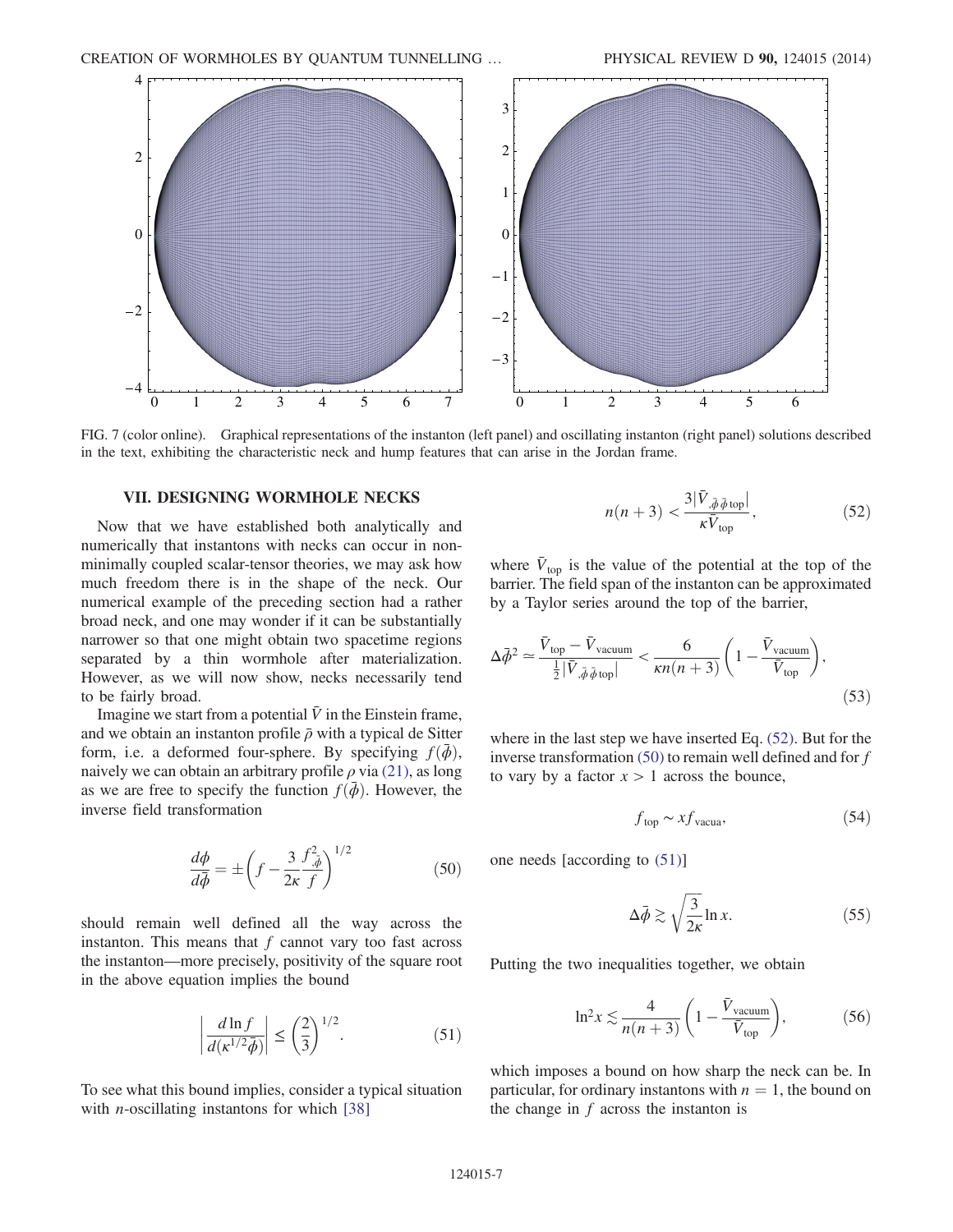BATTARRA, LAVRELASHVILI, AND LEHNERS PHYSICAL REVIEW D 90, 124015 (2014)

$$
\ln x \lesssim \sqrt{\left(1 - \frac{\bar{V}_{\text{vacuum}}}{\bar{V}_{\text{top}}}\right)} < 1,\tag{57}
$$

implying that  $f$  can vary at most by a factor of order  $e$ . Thus wormholes will typically be rather broad in the theories we have studied here.

### VIII. CONCLUDING REMARKS

We have shown that instantons with necks can be produced as a result of quantum tunnelling in the decay of a metastable vacuum in scalar field theories with nonminimal coupling to gravity (while they cannot be produced in the case of minimal coupling). After bubble materialization, such neck geometries lead to two regions of the universe that are separated by a wormhole. However, as we have also shown, these wormholes are typically quite broad. Figure [7](#page-6-3) shows two-dimensional views of the neck instanton and of the oscillating instanton with the hump that we have described.

It is important to stress that in a toy model containing just one scalar field coupled to gravity, both Jordan and Einstein frames are physically equivalent and whether or not necks in the geometry exist may be seen to depend on the choice of frame. It is the coupling of gravity to the rest of matter that determines which metric is physical. What we have shown is that, assuming the physical metric is the Jordan frame metric, one obtains instantons which, for observers composed of ordinary matter, will appear with a wormhole geometry. However, the transformation to the Einstein frame helps to clarify the physical significance of the various instantons: as is well known, an important question in the description of metastable vacuum decay is the number of negative modes of the instantons involved. As discussed by Coleman [\[39\]](#page-8-12), only instantons with one negative mode (i.e. one negative energy eigenvalue in their spectrum of linear perturbations) really contribute to the tunnelling process—all instantons with higher numbers of negative modes also have a higher action. Based on the relations in Eqs. [\(15\)](#page-1-7) and [\(16\)](#page-1-6) it is then clear that the lowest instanton with just one node in the scalar field profile (see Fig. [3\)](#page-4-0) corresponds to a proper bounce solution with a single negative mode, whereas exited, oscillating instantons will have more negative modes. In particular, the instanton in Fig. [4](#page-4-1) should have two negative modes and be irrelevant to the problem of vacuum decay. Moreover, the transformation to the Einstein frame also recovers the standard intuition regarding the action, and thus the probability of the instantons we considered here.

It was argued in [\[17\]](#page-7-7) that after bubble materialization, in addition to the usual  $R$  regions,  $T$  regions also appear close to the neck (cf. the related discussion in [\[40\]](#page-8-13)). Since the appearance of T regions is usually connected to the existence of horizons, it will be interesting to work out the global structure of the space-time obtained after bubble nucleation, and to compare it to the Einstein frame description. We leave this interesting question for future work.

A further extension of the present work will be to study the existence of solutions with wormhole geometries in other theories that allow one to violate the NEC in a controlled manner. As our work indicates, the spectrum of possible instanton shapes is likely much richer in such theories than in ordinary general relativity.

### ACKNOWLEDGMENTS

We gratefully acknowledge the support of the European Research Council via the Starting Grant No. 256994 "StringCosmOS." G. L. acknowledges support from the Swiss NSF SCOPES Grant No. IZ7370-152581.

- <span id="page-7-0"></span>[1] V. A. Rubakov, Phys. Usp. **57**[, 128 \(2014\).](http://dx.doi.org/10.3367/UFNe.0184.201402b.0137)
- [2] B. Elder, A. Joyce, and J. Khoury, [Phys. Rev. D](http://dx.doi.org/10.1103/PhysRevD.89.044027) 89, 044027 [\(2014\).](http://dx.doi.org/10.1103/PhysRevD.89.044027)
- <span id="page-7-1"></span>[3] M. Visser, Lorentzian Wormholes: From Einstein to Hawking (American Institute of Physics, New York, 1995).
- <span id="page-7-2"></span>[4] E. I. Buchbinder, J. Khoury, and B. A. Ovrut, [Phys. Rev. D](http://dx.doi.org/10.1103/PhysRevD.76.123503) 76[, 123503 \(2007\).](http://dx.doi.org/10.1103/PhysRevD.76.123503)
- [5] P. Creminelli and L. Senatore, [J. Cosmol. Astropart. Phys.](http://dx.doi.org/10.1088/1475-7516/2007/11/010) [11 \(2007\) 010.](http://dx.doi.org/10.1088/1475-7516/2007/11/010)
- [6] D. A. Easson, I. Sawicki, and A. Vikman, [J. Cosmol.](http://dx.doi.org/10.1088/1475-7516/2011/11/021) [Astropart. Phys. 11 \(2011\) 021.](http://dx.doi.org/10.1088/1475-7516/2011/11/021)
- [7] M. Koehn, J.-L. Lehners, and B. A. Ovrut, [Phys. Rev. D](http://dx.doi.org/10.1103/PhysRevD.90.025005) 90, [025005 \(2014\).](http://dx.doi.org/10.1103/PhysRevD.90.025005)
- [8] L. Battarra, M. Koehn, J.-L. Lehners, and B. A. Ovrut, [J.](http://dx.doi.org/10.1088/1475-7516/2014/07/007) [Cosmol. Astropart. Phys. 07 \(2014\) 007.](http://dx.doi.org/10.1088/1475-7516/2014/07/007)
- <span id="page-7-3"></span>[9] E. E. Flanagan and R. M. Wald, [Phys. Rev. D](http://dx.doi.org/10.1103/PhysRevD.54.6233) 54, 6233 [\(1996\).](http://dx.doi.org/10.1103/PhysRevD.54.6233)
- <span id="page-7-8"></span>[10] F.L. Bezrukov and M. Shaposhnikov, [Phys. Lett. B](http://dx.doi.org/10.1016/j.physletb.2007.11.072) 659, [703 \(2008\)](http://dx.doi.org/10.1016/j.physletb.2007.11.072).
- [11] F. Bezrukov and M. Shaposhnikov, [arXiv:1403.6078.](http://arXiv.org/abs/1403.6078)
- <span id="page-7-4"></span>[12] C. Barcelo and M. Visser, [Phys. Lett. B](http://dx.doi.org/10.1016/S0370-2693(99)01117-X) 466, 127 (1999).
- [13] C. Barcelo and M. Visser, [Classical Quantum Gravity](http://dx.doi.org/10.1088/0264-9381/17/18/318) 17, [3843 \(2000\)](http://dx.doi.org/10.1088/0264-9381/17/18/318).
- <span id="page-7-5"></span>[14] S. R. Coleman and F. De Luccia, [Phys. Rev. D](http://dx.doi.org/10.1103/PhysRevD.21.3305) 21, 3305 [\(1980\).](http://dx.doi.org/10.1103/PhysRevD.21.3305)
- <span id="page-7-6"></span>[15] K. Marvel and N. Turok, [arXiv:0712.2719.](http://arXiv.org/abs/0712.2719)
- [16] B. H. Lee and W. Lee, [Classical Quantum Gravity](http://dx.doi.org/10.1088/0264-9381/26/22/225002) 26, [225002 \(2009\).](http://dx.doi.org/10.1088/0264-9381/26/22/225002)
- <span id="page-7-7"></span>[17] G. Lavrelashvili, Yad. Fiz. 45, 295 (1987) [Sov. J. Nucl. Phys. 45, 185 (1987)].